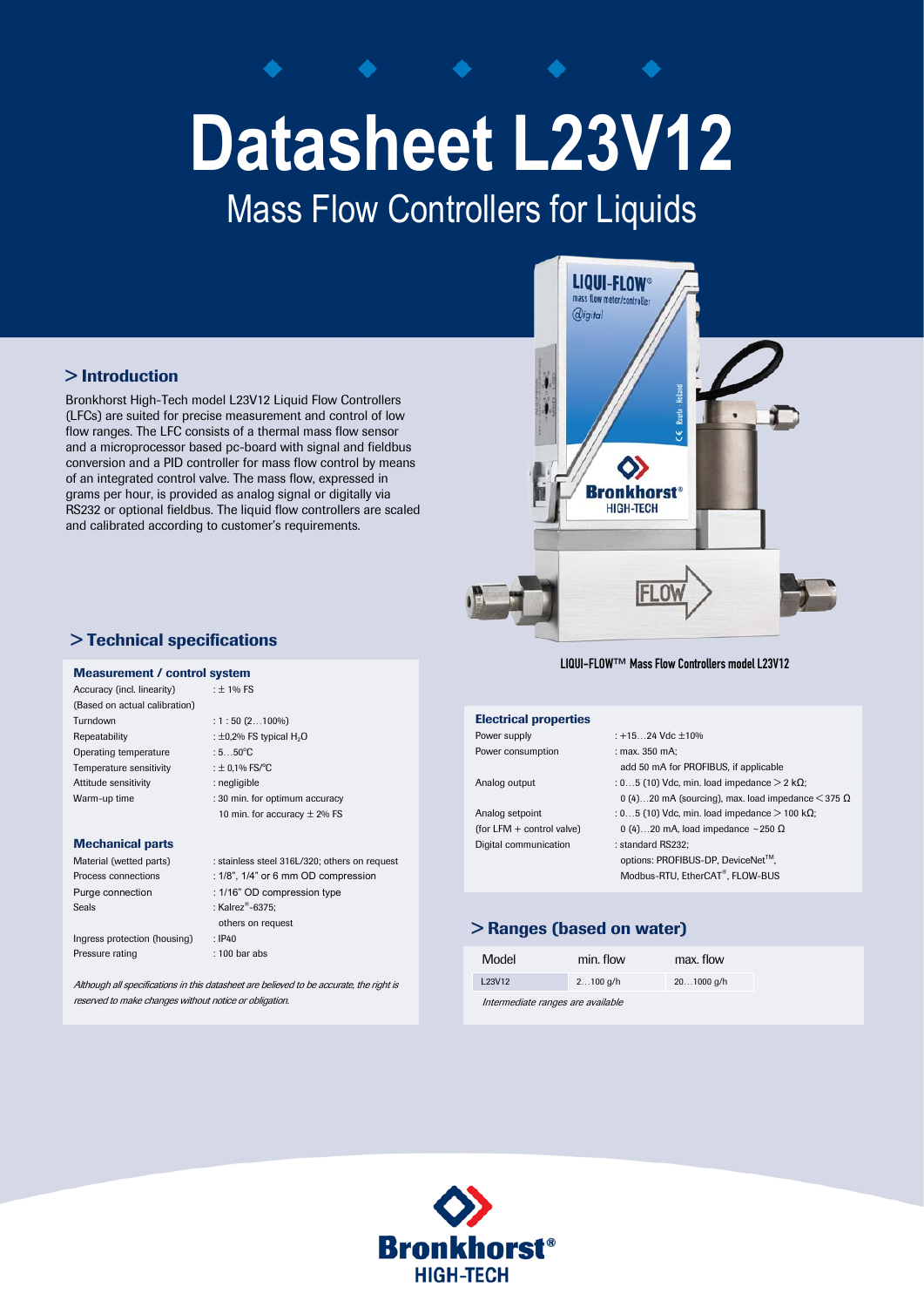#### > Model number identification



#### > Thermal mass flow measuring principle

A LIQUI-FLOW™ thermal Mass Flow Meter for liquids is basically a stainless steel tube without any moving parts or built-in obstructions. The heater/sensor assembly is arranged around the tube and, by following the anemometric principle, a constant difference in temperature (ΔT) is created and the energy (P) required to maintain the ΔT is dependent of the mass flow rate. Due to the benefits of the unique patented sensor, the fluid will be warmed to a maximum of 5°C, thereby making the LIQUI-FLOW™ series suitable for fluids with low boiling points.



Functional scheme of the thermal mass flow sensor

#### > State of the art digital design

Todays LIQUI-FLOW™ series are equipped with a digital pc-board, offering high accuracy, excellent temperature stability and fast response. The basic digital pc-board contains all of the general functions needed for measurement and control. In addition to the standard RS232 output the instruments also offer analog I/O. Furthermore, an integrated interface board provides DeviceNet<sup>™</sup>. Profibus-DP®, Modbus-RTU, EtherCAT® or FLOW-BUS protocols.



Functional scheme of the digital PC-board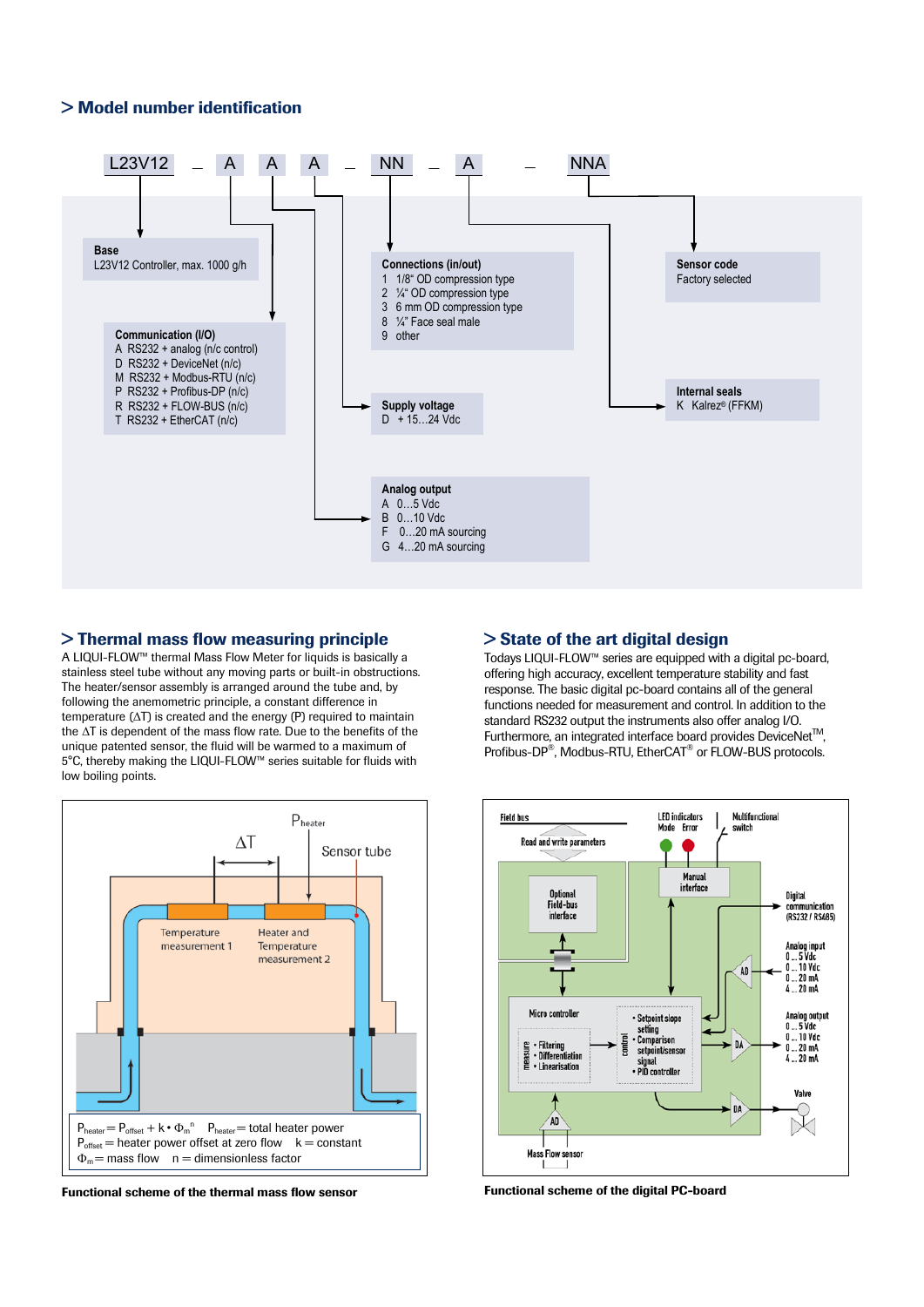#### > Hook-up diagram for analog or RS232 communication



#### > Hook-up diagrams for fieldbus communication

For the available fielbus options we refer to the various hook-up diagrams as indicated below. If you are viewing this datasheet in digital format, you may use the hyperlink to each of the drawings. Otherwise please visit the download section o[n www.bronkhorst.com](http://www.bronkhorst.com/en/downloads/instruction_manuals/) or contact our local representatives.